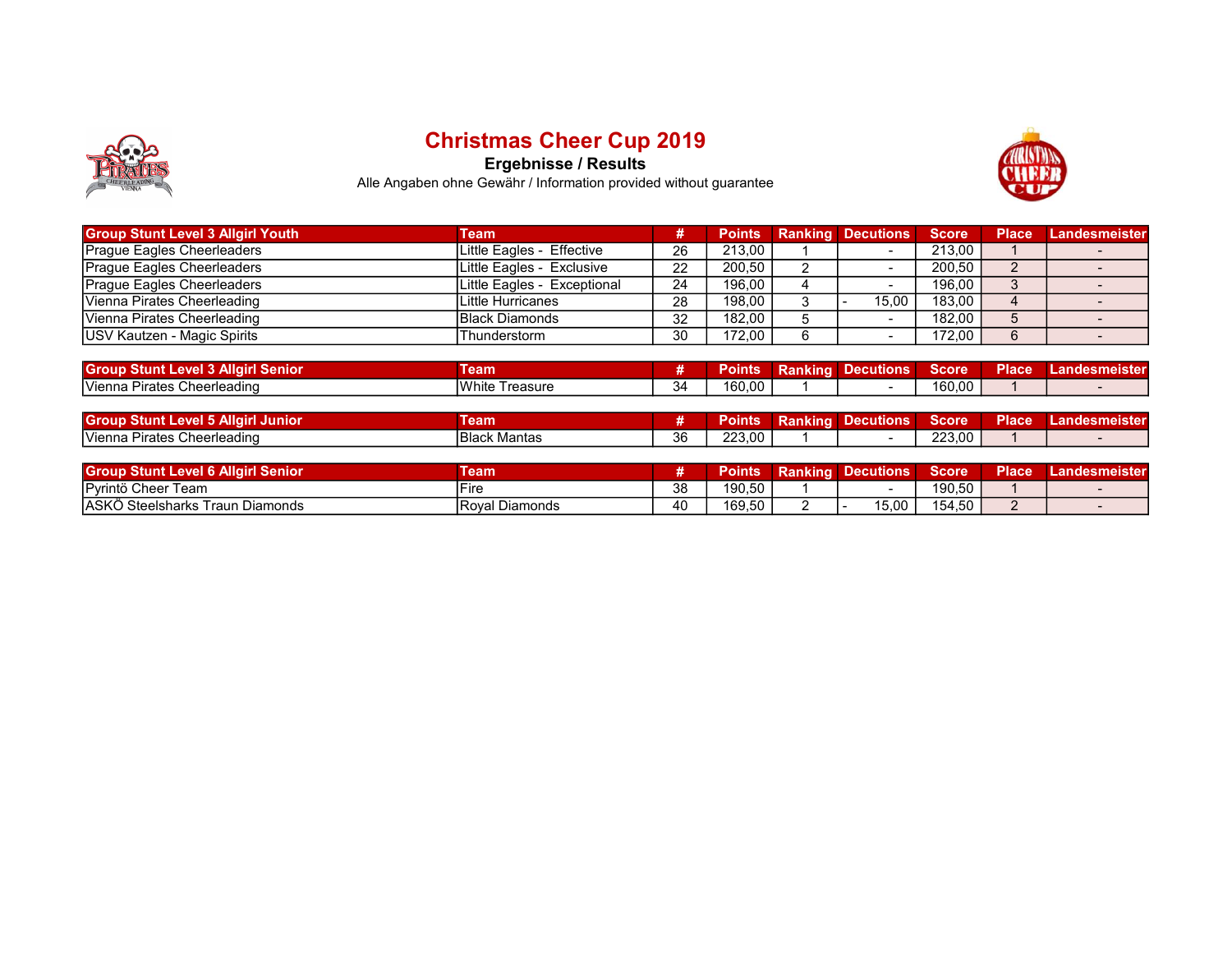

## Christmas Cheer Cup 2019

Ergebnisse / Results



Alle Angaben ohne Gewähr / Information provided without guarantee

| <b>SHOW Level 0/1</b>            | Team                |          | <b>Points</b> | <b>Ranking</b> | <b>N</b> Decutions | Score | <b>Place</b> | Landesmeister |
|----------------------------------|---------------------|----------|---------------|----------------|--------------------|-------|--------------|---------------|
| IVienna Pirates Cheerleading     | <b>Tinv Pirates</b> | 24       |               |                |                    |       |              |               |
| <b>Turnverein Perchtoldsdorf</b> | <b>TVP Starlets</b> | つに<br>∠∪ |               |                |                    |       |              |               |
| Vienna Pirates Cheerleading      | Little Mermaids     | 26       |               |                |                    |       |              |               |

| <b>Cheer Team Level 2 Allgirl Mini</b>    | Team                        | #  | <b>Points</b> | <b>Ranking Decutions</b> | <b>Score</b> | <b>Place</b> | Landesmeister |
|-------------------------------------------|-----------------------------|----|---------------|--------------------------|--------------|--------------|---------------|
| <b>AFC Dacia Vienna Vikings</b>           | Evolaxy                     | 50 | 247.00        |                          | 247.00       |              |               |
| Vienna Wildcats                           | Pumas                       | 52 | 220.00        | $\overline{\phantom{a}}$ | 220.00       |              |               |
| Turnverein Perchtoldsdorf                 | <b>TVP Spirit Stars</b>     | 64 | 217.50        |                          | 217.50       |              |               |
| Prague Eagles Cheerleaders                | <b>Petite Eagles</b>        | 58 | 209.00        |                          | 209,00       |              |               |
| Danube Dragons Sport & Event Cheerleading | <b>OEBV Shining Dragons</b> | 60 | 215.00        | 15.00                    | 200.00       |              |               |
| Danube Dragons Sport & Event Cheerleading | OEBV Tiny Dragons           | 48 | 199.50        |                          | 199.50       | 6            |               |
| ASKÖ Steelsharks Traun Diamonds           | IShinv Diamonds             | 62 | 199.00        | 15.00                    | 184.00       |              |               |
| Vienna Pirates Cheerleading               | IShinv Seashells            | 56 | 195.50        | 15.00                    | 180.50       | 8            |               |
| USV Kautzen - Magic Spirits               | Minis                       | 54 | 164.50        | $\overline{\phantom{a}}$ | 164.50       | 9            |               |

| <b>SHOW L</b><br>.evel 2 | eam                                                                    |     | <b>'oints</b> | Ranking | --<br><b>Decutions</b> | <b>Score</b> | <b>Place</b> | .andesn<br>m<br>neistei |
|--------------------------|------------------------------------------------------------------------|-----|---------------|---------|------------------------|--------------|--------------|-------------------------|
| <b>Red Wings</b><br>TWI  | $\sim$ $\sim$<br><b>A A</b> <i>A A</i><br>Wings Birdies<br>م⊿⊂.<br>7an | 100 | 198,00        |         |                        | 198,00       |              |                         |

| <b>SHOW Open Age Para Cheer Level 2</b> | eam                   | 'oınts | Ranking | Decutions | Score | <b>Place</b> | Landesmeister |
|-----------------------------------------|-----------------------|--------|---------|-----------|-------|--------------|---------------|
| <u>IVienna</u><br>Pirates Cheerleading  | <b>White Seastars</b> |        |         |           |       |              |               |

| <b>Cheer Team Level 3 Allairl Youth</b>   | Team                        |     | Points | <b>Ranking Decutions</b> | Score  | Place | <b>Landesmeister</b> |
|-------------------------------------------|-----------------------------|-----|--------|--------------------------|--------|-------|----------------------|
| Danube Dragons Sport & Event Cheerleading | <b>IOEBV Classy Dragons</b> | 103 | 247.00 | 15.00                    | 232.00 |       |                      |
| Turnverein Perchtoldsdorf                 | <b>ITVP Glowing Stars</b>   | 102 | 235.00 | 15.00                    | 220.00 |       |                      |
| Vienna Pirates Cheerleading               | <b>IBlack Pearls</b>        | 101 | 215.50 | 39,00                    | 176.50 |       |                      |

| <b>Cheer</b><br>† Team Level 3 Allɑirl Junior⊥ | Геаm                      |     | Points | Ranking | <b>Decutions</b> | <b>Score</b> | <b>Place</b> | Landesmeister |
|------------------------------------------------|---------------------------|-----|--------|---------|------------------|--------------|--------------|---------------|
| Vienna Pirates Cheerleading                    | l Black<br><b>Thunder</b> | 105 | 202.00 |         |                  | 202.00       |              |               |
| USV Kautzen<br>∖ - Magic Spirits               | <b>Glitter Stars</b>      | 104 | 173.00 |         | 5,00             | 158,00       |              |               |

| <b>Cheer</b><br><b>13 Allairl Senior</b><br>∟eve⊩<br>leam L | Геаm           |     | Points | Ranking | Decutions | Score  | <b>Place</b> | Lande.<br><b>Ismelster</b> |
|-------------------------------------------------------------|----------------|-----|--------|---------|-----------|--------|--------------|----------------------------|
| <b>IUSV Kautzen - Magic Spirits</b>                         | <b>Seniors</b> | 106 | 77,50  |         | 9,00      | 168.50 |              |                            |